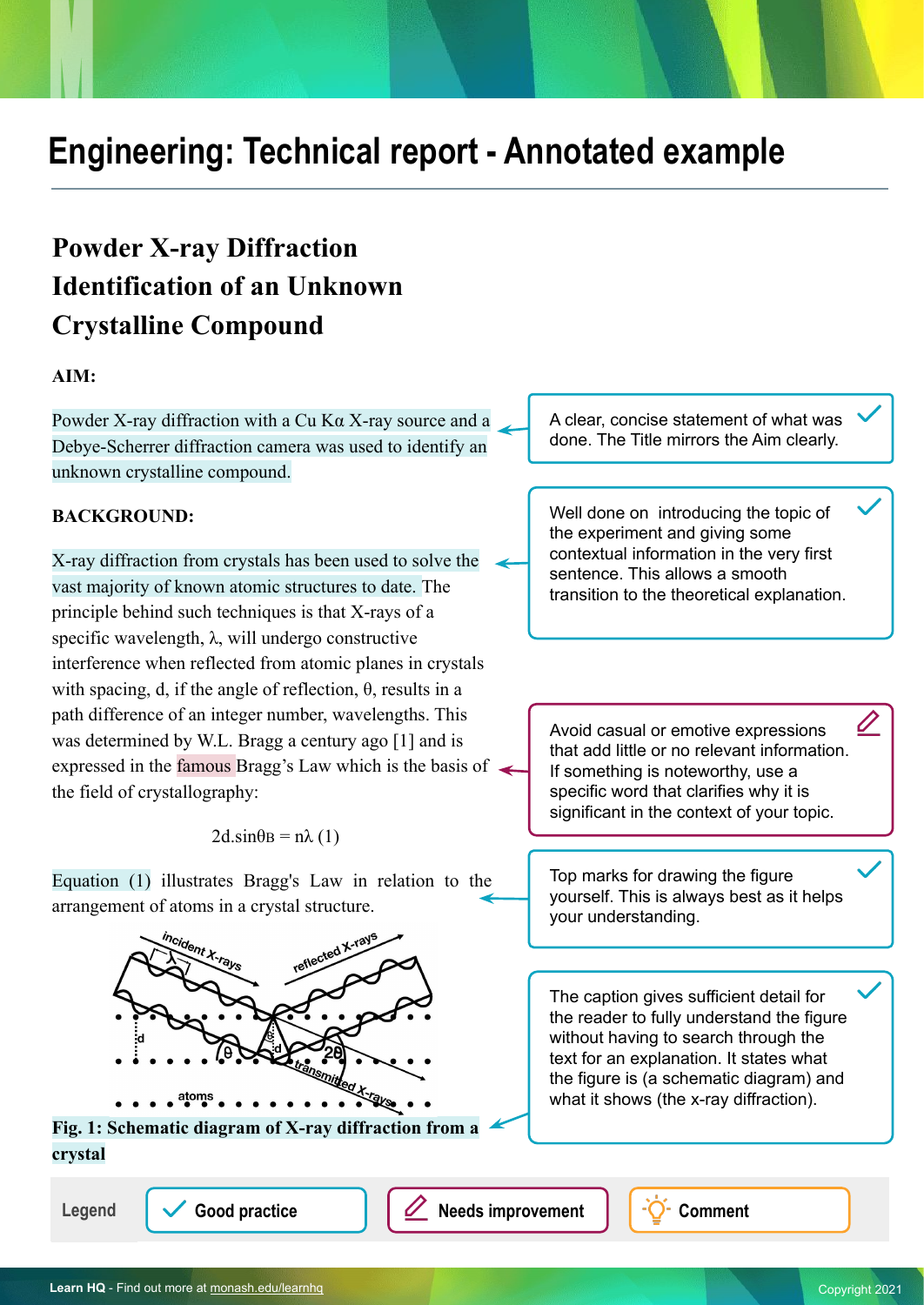When the angle of incidence, θ, of the X-rays with wavelength  $\lambda$  on a set of crystal planes with interplanar spacing d, results in a path difference of an integer number of wavelengths ( $n = 1$  is shown above), then the result is constructive interference due to the exit waves being in phase with one another. This situation is described by Bragg's Law in Equation 1 above.

When Bragg's Law is satisfied, the result is a reflection that can be recorded on film or a digital detector. Given that there are many different families of crystal planes that make up a 3-dimensional crystal structure, Bragg's Law results in a diffraction pattern containing many reflections or "spots" for a single crystal. The geometric relationship between the spots in a diffraction pattern is sensitively dependent on the structure of the crystal giving rise to the pattern and the arrangements of the atoms within that crystal. Hence, X-ray diffraction has developed into a powerful set of techniques for determining atomic structures in crystalline materials.

There are two main types of X-ray diffraction techniques for determining crystal structures: single crystal X-ray diffraction and powder X-ray diffraction. While the former produces diffraction patterns containing discrete spots as described above, the latter produces diffraction patterns containing rings. Given that a single crystal diffraction pattern (see Figure 2(a)) contains discrete spots because Bragg's Law is satisfied only at specific angles of incidence for each family of atomic planes, and each family of planes has a specific orientation in a crystal, then rings in a powder diffraction pattern are explained as follows. In the case of a powder, there are many hundreds, if not thousands of single crystals, all randomly oriented. Bragg's Law applies to each of these crystals so that for a particular family of planes, there can only be constructive interference if the X-rays are incident at the Bragg angle. However, in the case of powders, a specific family of planes can have any orientation. Given that the Bragg angle must still be satisfied, the reflections span cones with semi-angles of 2θB, where θB is the Bragg angle. This is illustrated in Figure 2(b).

This is good use of a linking word to suggest logical connection between ideas.

Could do better: Your clear and detailed explanation shows you have researched the topic thoroughly – but where are the citations? You need to show where you found all this information.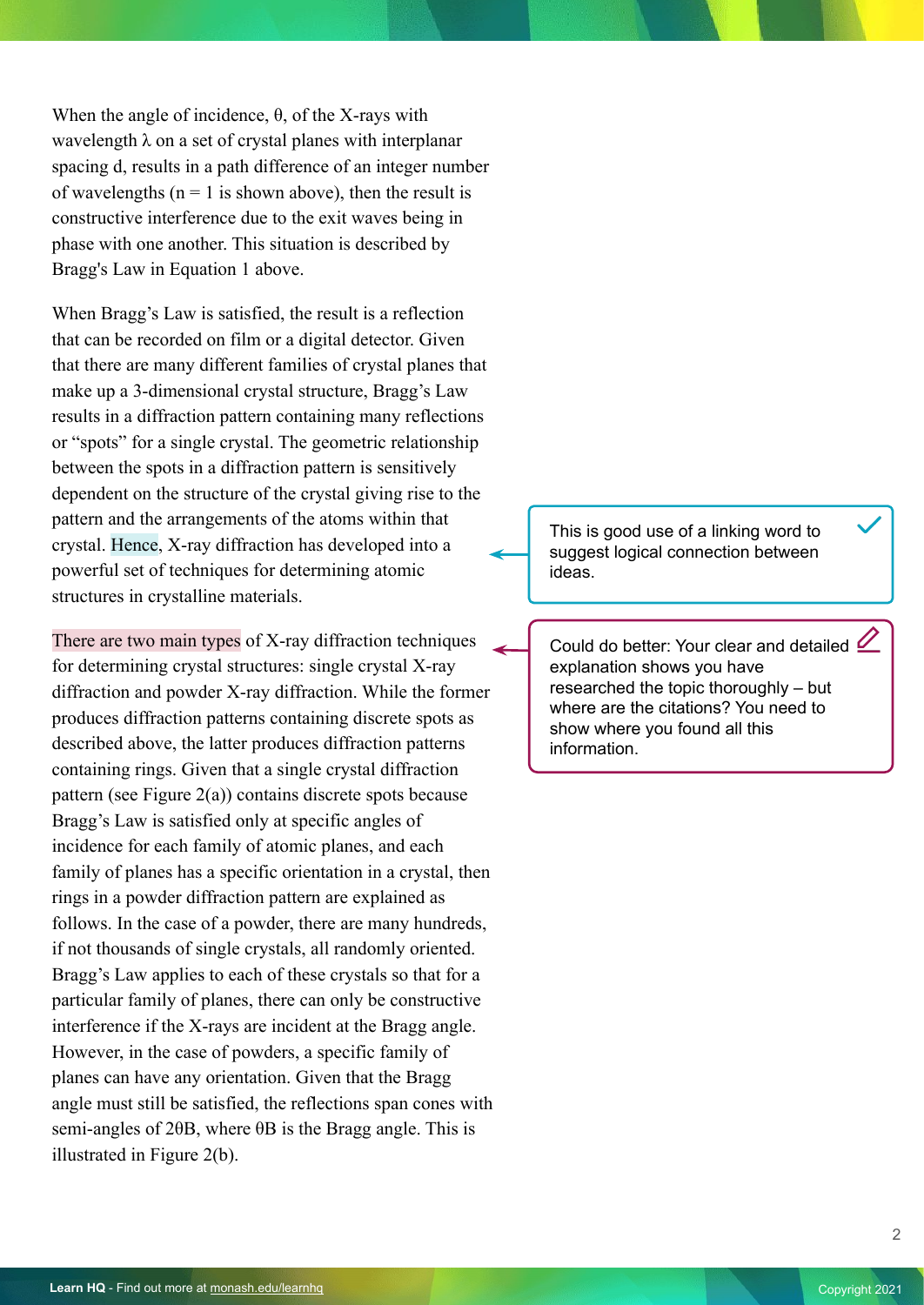

## **Fig. 2: Schematic diagrams of how X-rays scatter from single crystals and polycrystalline powders.**

Diffraction from a single crystal (a) produces a discrete diffraction pattern where each reflection manifests as a spot. Diffraction from a powder (b) produces a diffraction pattern consisting of concentric rings which are the result of the detector plane intersecting diffraction cones whose semi-angle is twice the Bragg angle, 2θB, for the corresponding set of crystal planes.

Considering figure 2(b) more carefully, the useful information available from a powder diffraction pattern comes from the diameter and intensity of each of the rings. The diameter is directly dependent on the Bragg angle for each set of crystal planes contributing to a ring as well as the distance of the sample from the detector, whilst the relative intensities of the rings are dependent on the strength of each set of planes as scatterers of X-rays. These scattering strengths are directly related to the area density of atoms in each plane.



**Fig. 3: Diagram of how a Debye-Scherrer camera works in powder X-ray diffraction.**

Letters are used to clearly label and refer to each part of a multi-part figure.

Is this your original diagram? If not, it requires a citation and reference.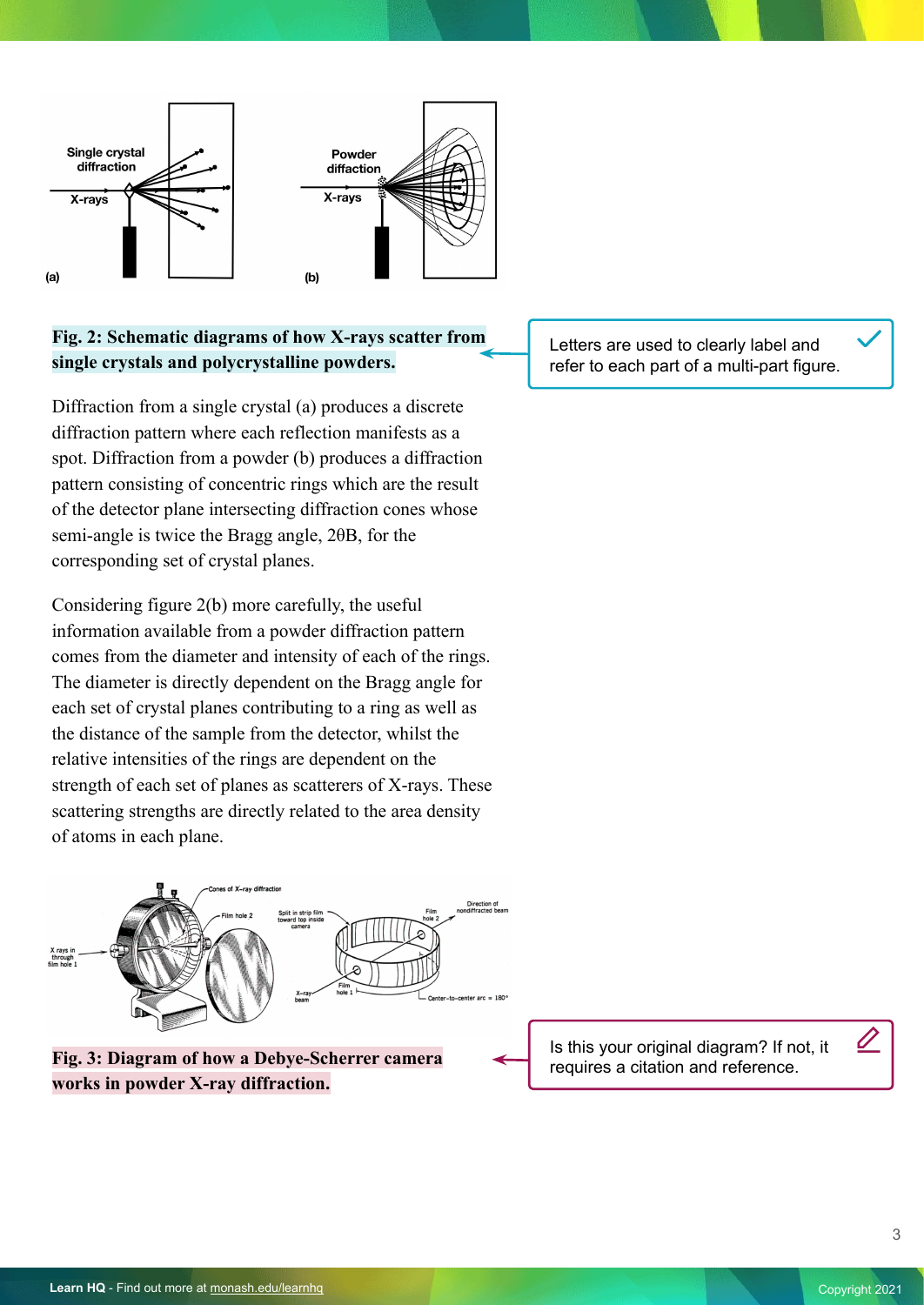A Debye-Scherrer camera places the specimen at the centre of a cylindrical detector of well-known radius. The cones of X-ray diffraction are recorded on the strip detector (in this case film) over all scattering angles spanning 360°. This is the simplest approach to collecting a complete powder diffraction pattern and is also extremely simple to manufacture and implement. The diffraction pattern appears as a series of curved lines at the specific Bragg angles for each set of crystal planes that give rise to the corresponding reflections. Figure taken from [2].

The schematic in Figure  $2(b)$  is not the most efficient way to collect powder diffraction information because the detector is planar and subtends a limited range of scattering angles. A Debye-Scherrer camera overcomes this by placing the specimen at the centre of a cylindrical camera where the detector itself (film in the present experiment) completely circles the specimen, allowing the recording of powder diffraction patterns over all scattering angles (see Figure 3 above). The detector is essentially a strip that intersects each diffraction cone to record a curved line. The scattering angle (Bragg angle) of each line of reflections is easily determined from the well-known geometry of the camera and this in turn, via Bragg's Law (see Eq. 1), gives the interplanar spacing, d, of the set of planes giving rise to each line.

The interplanar spacings of a vast number of organic and inorganic compounds have been measured by powder X-ray diffraction. The relative intensities of the lines in powder diffraction patterns coupled with interplanar spacings (commonly referred to as d-spacings) provide a simple "fingerprinting" approach for identifying unknown compounds. The Hanawalt method [3] involves measuring the d-spacings associated with the strongest lines in a powder diffraction pattern and listing these d-spacings in order of decreasing line strength for at least the three strongest lines. It is then a matter of matching one's experimental observations with values tabulated in the Hanawalt Search Manual Powder Diffraction File [3], which indexes compounds in exactly the same manner, thereby identifying one's unknown material.

"Taken from" means that the figure was copied from a source without alteration. "Adapted from" would indicate that some changes have been made to the figure.

4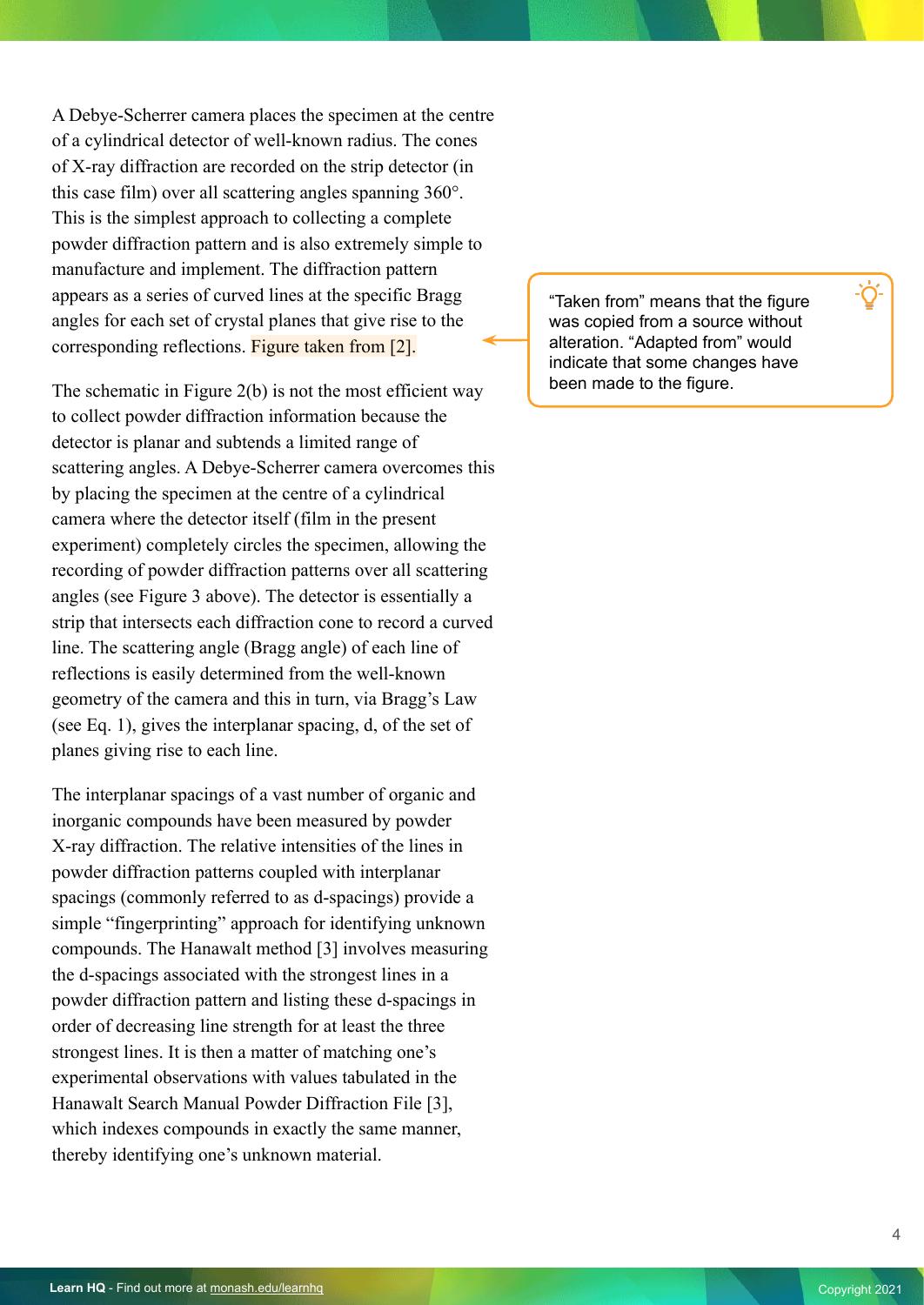#### **METHOD:**

A small bottle containing granules of a white substance was received. Each granule appeared to be regularly facetted (a characteristic of many crystalline materials) and approximately 1 - 2mm in size. A stainless steel spatula was used to transfer a small arbitrary quantity  $(4 - 6)$ granules were more than adequate) to an agate mortar and these granules were crushed to a fine white powder with the complementary agate pestle. A  $\sim$ 2cm length of 1mm diameter glass capillary tubing was filled with the white powder from the mortar using a needle to aid with the transfer.The filled capillary tube was then mounted into the centre of the Debye-Scherrer camera with plasticine. Both glass and plasticine are relatively X-ray transparent and because they are amorphous (non-crystalline) materials, they are non-diffracting and would not interfere with the recording of the powder diffraction pattern.

The camera with the mounted powder specimen was taken into the darkroom near the X-ray diffractometer laboratory and a roll of X-ray sensitive film removed from the darkroom film fridge (low temperatures slow the degradation of the reagents in the film) after the lights had been extinguished and the film safe red lights switched on. A special guillotine was used to cut a strip of film to a pre-set length corresponding to the inner circumference of the Debye-Scherrer camera. The guillotine had two built-in hole punchers that allowed the entry and exit holes for the X-ray beam to be punched into the film at the correct positions to allow the film to be mounted into the camera and the X-ray beam collimators to be fitted. The cut and punched strip of film was mounted into the camera and retained with spring-loaded brackets at each end to keep the film flat against the inner cylinder wall of the camera. This was done with great care in order to avoid disturbing the specimen target at the centre of the camera. The collimators were inserted and the camera lid replaced prior to transfer out of the dark room. See Figure 3 for a view of these components.

Top marks for observing more than just the obvious. The comment in parentheses is extremely relevant because a non-crystalline material will not diffract.

Well done. This explanation shows you understand the physical principles underlying the experiment and were listening to the demonstrator's explanations during the lab.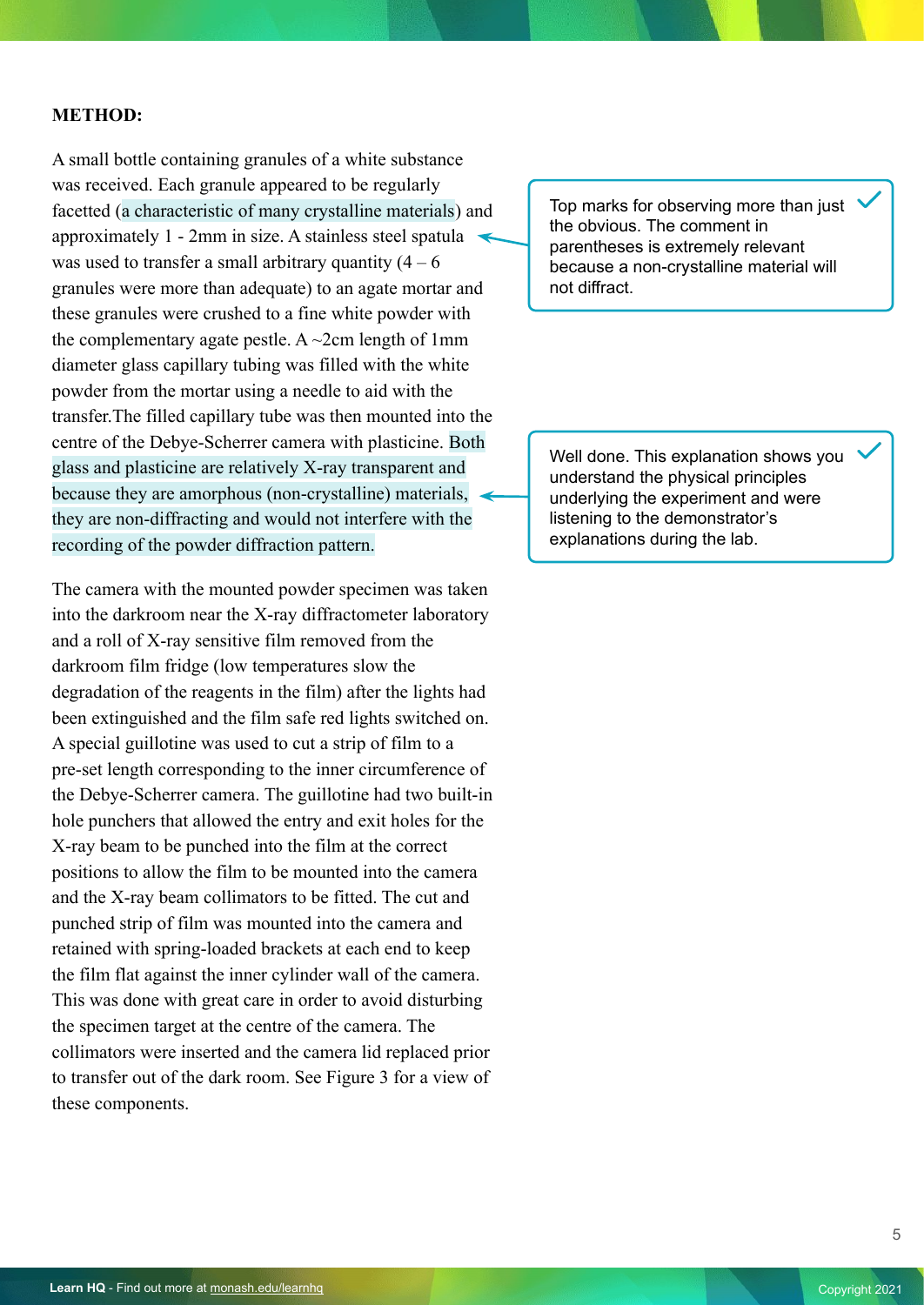Back in the X-ray diffractometer laboratory, the camera was mounted into a Futuron 1560 X-ray diffractometer and the entry collimator of the Debye-Scherrer camera was locked into the exit port of the X-ray source. The source itself was a copper anode filtered to emit  $Cu$  K $\alpha$ 1 radiation which has a wavelength of 1.5405Å [4].

After the safety screens were lowered on the diffractometer, the diffractometer was switched on and the potential and current across the X-ray tube were slowly increased to the pre-set limits. The shutter was then opened, commencing the exposure of the film to X-rays scattered from the specimen at the centre of the camera.

After an exposure time of 30 minutes the shutter was closed and the diffractometer powered down. The camera was removed and taken back into the dark room and opened under the film safe red lighting. The retaining mechanism was loosened and the film carefully removed so as not to disturb the specimen target at the centre of the camera. A film clip was attached that allows the film strip to be hung into both the developer and fixer tanks. The film was suspended in the developer with mild agitation for 4 minutes and then rinsed in a flowing water bath for 1 minute. The film was then placed into the fixer and kept there under mild agitation for 6 minutes. It was then washed in the flowing water bath for 30 minutes, with the darkroom lights on.

After 30 minutes in the water bath, the film was removed and hung in a drying cabinet for 30 minutes. Initial inspection of the film before placement into the cabinet showed that the experiment had succeeded in producing a number of lines on the film of different intensities. After 30 minutes of drying, the film was ready for analysis on the light table in the diffractometer laboratory.

Describing the equipment used with all the relevant technical detail here will make it easier to refer to it later, in the analysis of results

Smart move. Checking the film as soon as possible, even when still wet, was a prudent step which could save time in the event of an initial failure of the experiment.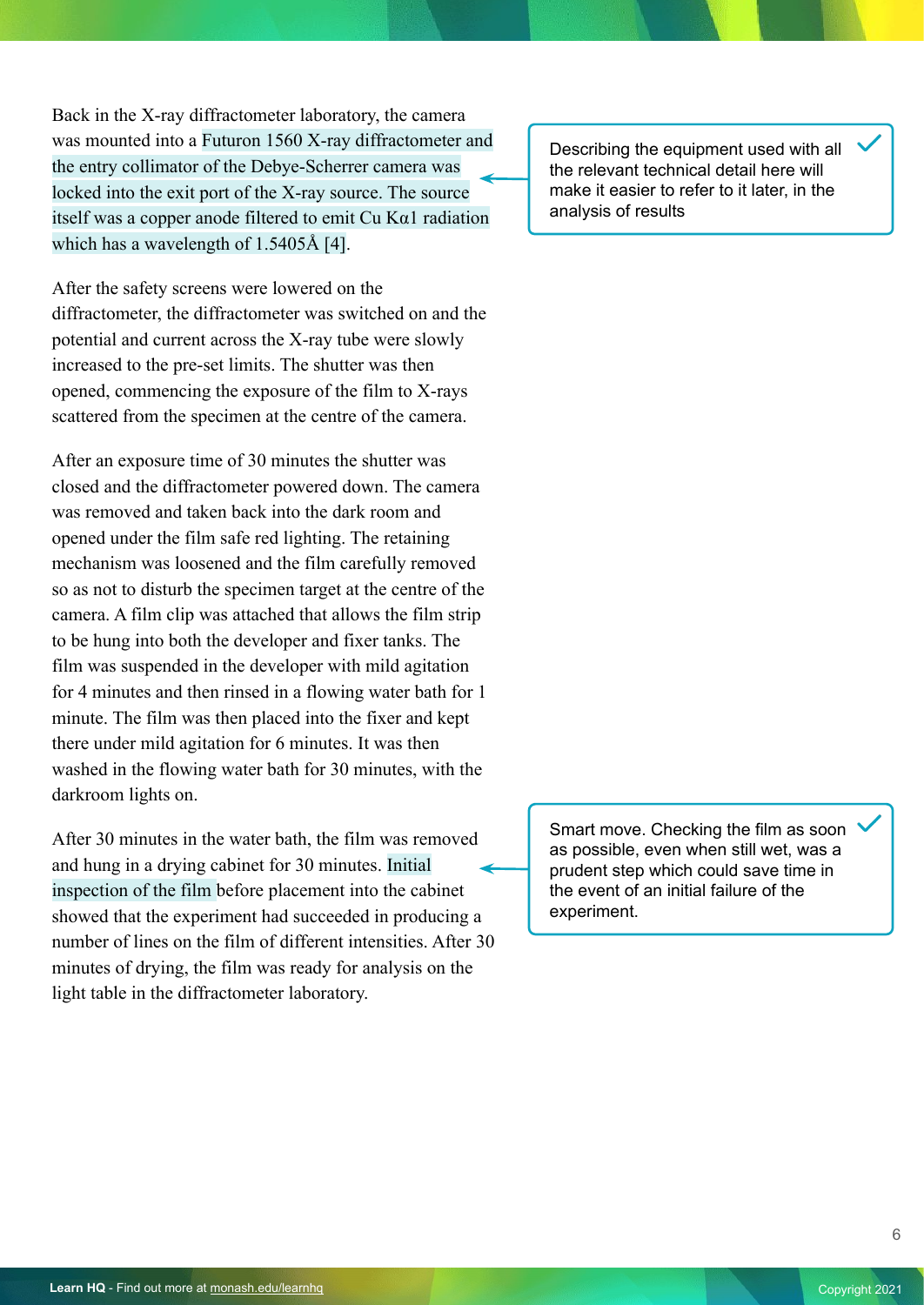## **RESULTS & DISCUSSION:**

Figure 4 is a scan of the film negative from the powder diffraction experiment. The negative is transparent and all measurements were made on a light table using a ruled guide with a minimum increment of 0.5mm. The length of the negative and distance between the X-ray beam entry and exit holes were measured to be 372.0±0.5mm and 188.0±0.5mm respectively. The error margins are estimated on the basis of half the smallest measurement increment multiplied by 2. This additional factor of two in the estimated error comes from the uncertainty associated with the positioning of the two ends of the negative and the two holes when measuring the distances.

Top marks. This is vital information that establishes the precision of the measurements.

Well done for not only stating the numerical uncertainty, but also for explaining how and why the magnitudes of the uncertainties differ from the standard approach.



## **Fig. 4: A scanned image of the negative film which recorded the diffraction of X-rays from the unknown powder.**

The X-ray beam entered the camera through the hole in the film marked "entry" and left the camera through the "exit" hole. These holes are separated at an angle of 180°. Segments of the rings arising from X-ray diffraction by the powder were recorded as shown on the film. The most intense rings surround the exit hole which is the direction of low-angle or "forward" scattering, whilst higher angle diffraction results in the rings closer to the entry hole, i.e. in the backwards scattering direction.

Given the entry and exit holes in the film correspond to an angle of 180° in the camera (i.e. the angle between the incident and transmitted X-ray beams), the distance between these holes can be used to convert the positions of each of the diffracted rings into angles. Given the known wavelength of the X-rays used (Cu K $\alpha$ 1, 1.5405Å [4]), Bragg's law (Eq. 1) can be used to obtain the d-spacing for the sets of crystal planes corresponding to each ring.

Long captions are used in some engineering fields. Note that the content is limited to an explanation of what can be seen in the figure.

Top marks for adopting the simplest approach to deriving the required information from a set of measurements.

7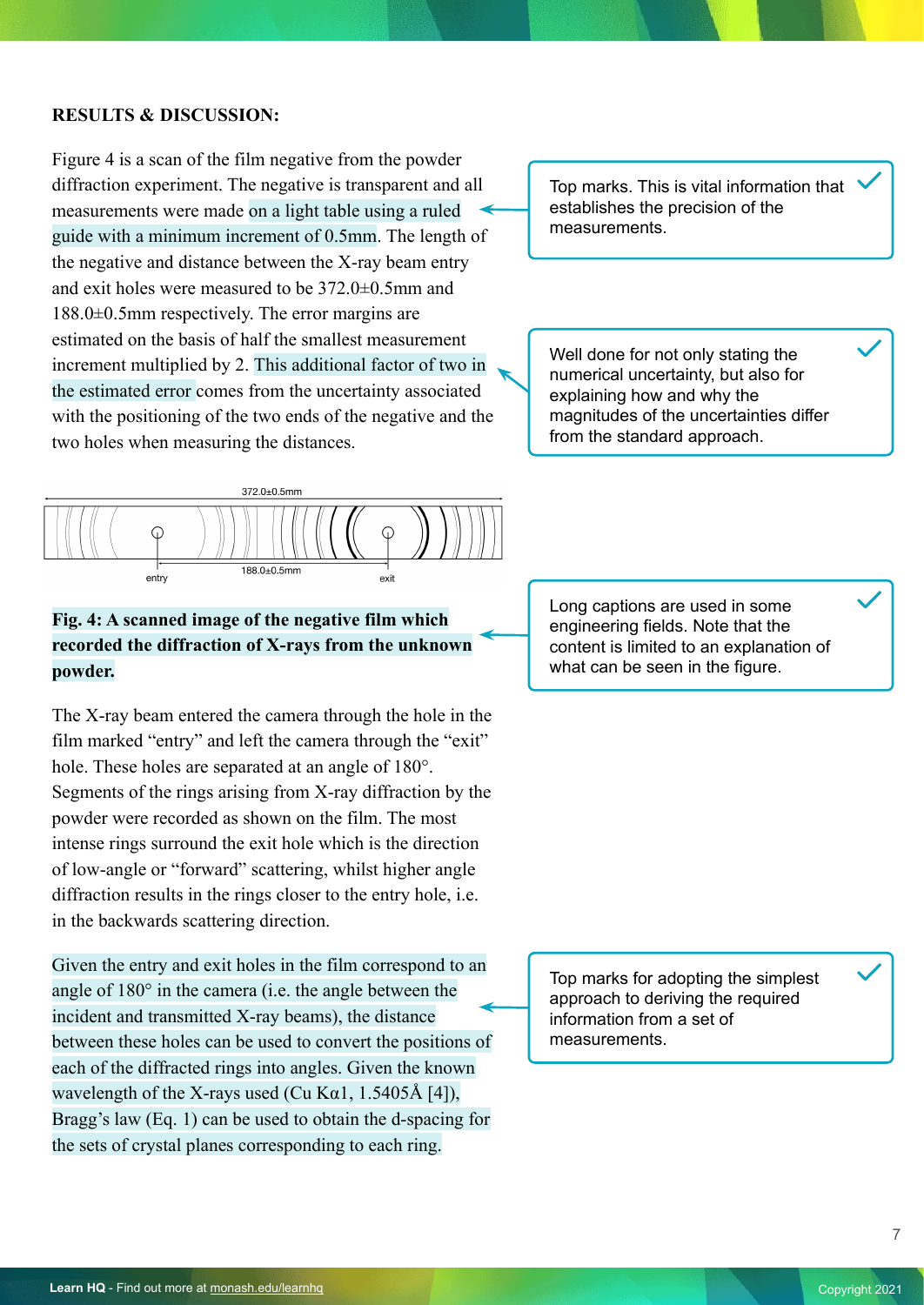These results are presented in Table 1 for the 6 most intense rings (a minimum of the 3 most intense rings is required for the Hanawalt method of identification [3]).The details of how the Bragg angles, θB, and d-spacings were determined from the ring diameter measurements are given with the accompanying error analysis in Appendix 1.

Where working from measurement to result need only be carried out once, there is no need for an appendix. The working can be included in the main text in the Results section. Having determined the d-spacings of the crystal planes associated with the 6 most intense diffraction rings, the Hanawalt Search Manual [3] was consulted according to the indexing procedure detailed therein and not repeated here for the sake of brevity. The two most intense rings led very quickly to a likely candidate, namely NaCl, however, [3] lists d-spacings of 1.63Å and 3.26Å for the third and fourth most intense diffraction rings respectively (compared with  $3.21\pm0.07\text{\AA}$  and  $1.61\pm0.02\text{\AA}$  shown in Table 1 for this experiment). From Table 1, it is apparent that these rings were very closely matched in intensity and could easily be swapped in order, which would result in a match within the uncertainty interval associated with the current experiment.

#### **Table 1: The table of experimental results.**

| <b>Intensity</b><br>(arbitrary<br>units) | Diameter, D<br>(mm) | Bragg angle, $\theta$ B<br>(°) | d-spacing( $\AA$ ) |
|------------------------------------------|---------------------|--------------------------------|--------------------|
| 100                                      | $66 \pm 1$          | $15.8 \pm 0.3$                 | $2.82 \pm 0.05$    |
| 60                                       | $95 \pm 1$          | $22.7 \pm 0.3$                 | $2.00 \pm 0.03$    |
| 20                                       | $58 \pm 1$          | $13.9 \pm 0.3$                 | $3.21 \pm 0.07$    |
| 20                                       | $119 \pm 1$         | $28.5 \pm 0.3$                 | $1.61 \pm 0.02$    |
| 15                                       | $157 \pm 1$         | $37.6 \pm 0.4$                 | $1.26 \pm 0.01$    |
| 10                                       | $176 \pm 1$         | 42.1 $\pm$ 0.4                 | $1.15 \pm 0.01$    |

Repetitive working should be summarised in a single example showing every step of the process used to derive results from the raw data. Present it in an appendix, along with a full quantitative error analysis. Don't forget to refer to the appendix by number at the appropriate point in the Results section.

 Nice work - you not only describe inconsistencies but also try to explain them. This shows that you fully understand what you are doing.

Tables are captioned like figures, but the caption appears at the top. Give sufficient detail in the column headings (and row headings if relevant) for the reader to easily understand the content. Always give units in the column headings.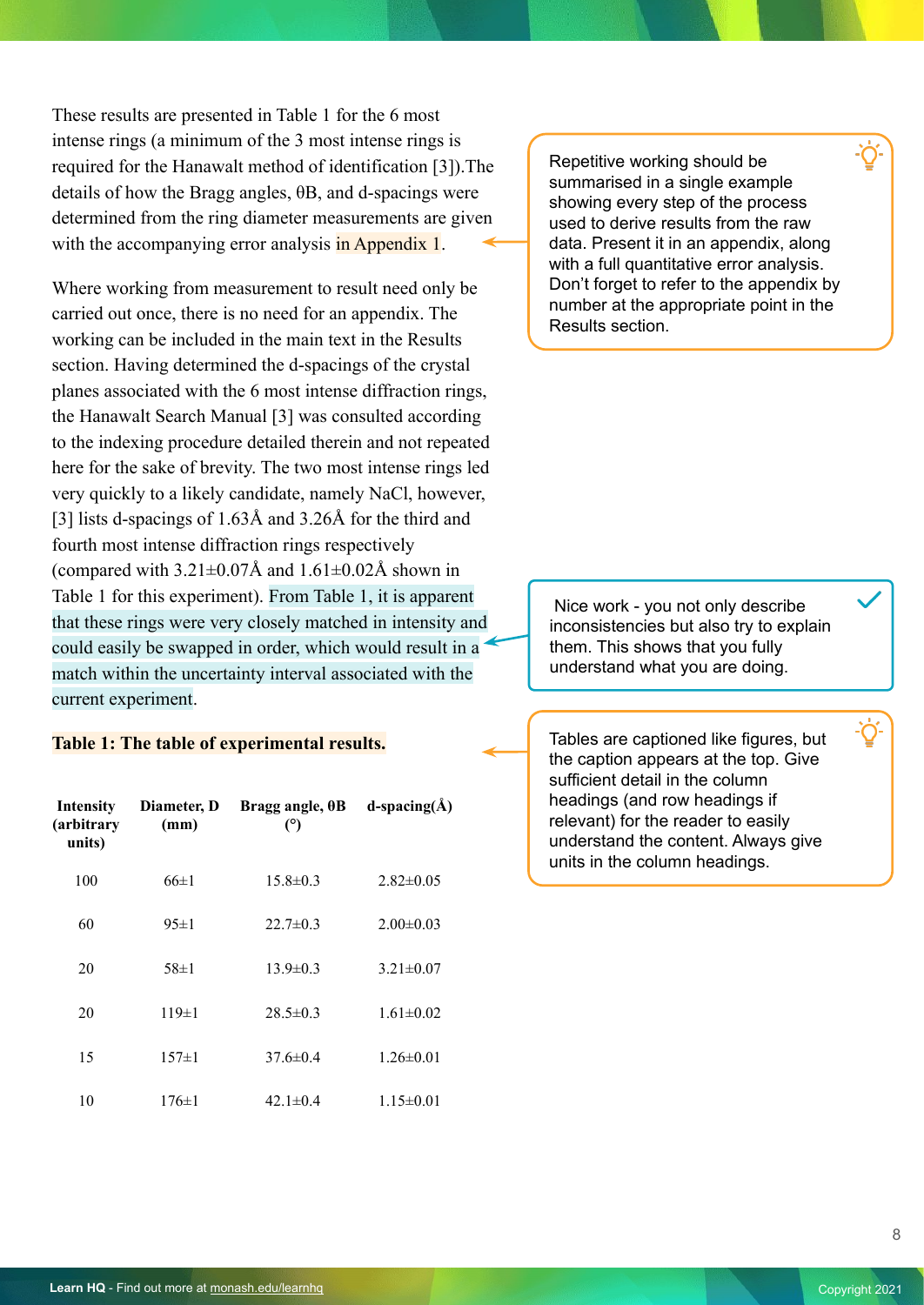The d-spacings for the fifth and sixth most intense rings match the fifth and sixth listed d-spacings (in order of intensity) for NaCl in the Hanawalt Search Manual, lending confidence to the conclusion that the unknown compound is NaCl.

The measured diameters of the 6 most intense diffraction rings are listed in order of decreasing intensity (estimated on an arbitrary scale from 0 to 100 where 100 is the most intense ring), together with the Bragg angle and d-spacing determined from the diameter measurements. See the appendix for a fully worked example (including error analysis) using the most intense ring. To verify if the third and fourth entries in Table 1 could be switched, it was necessary to ascertain from the literature whether the expected intensities of these two rings should be similar as observed in the present experiment. Reference to [4] shows that this is indeed the case for NaCl. The comparison between the present experimental results and the literature values for NaCl is made in Table 2, with the third and fourth rings listed in Table 1 swapped for the sake of making this comparison.

## **Table 2: Comparison of the present experimental results and the literature [3 & 4] for NaCl.**

| Intensity $-$<br>this expt.<br>(arbitrary<br>units) | <b>Intensity from</b><br> 4 <br>(arbitrary units) | $d$ -spacing $-$<br>this expt.<br>$(\AA)$ | d-spacing<br>from $[3]$<br>$(\AA)$ |
|-----------------------------------------------------|---------------------------------------------------|-------------------------------------------|------------------------------------|
| 100                                                 | 100                                               | $2.82 \pm 0.05$                           | 2.82                               |
| 60                                                  | 55                                                | $2.00 \pm 0.02$                           | 1.99                               |
| 20                                                  | 15                                                | $1.61 \pm 0.02$                           | 1.63                               |
| 20                                                  | 13                                                | $3.21 \pm 0.07$                           | 3.26                               |
| 15                                                  | 11                                                | $1.26 \pm 0.01$                           | 1.26                               |
| 10                                                  | 7                                                 | $1.15 \pm 0.01$                           | 1.15                               |

Top marks for doing extra research to inform your explanation and treatment of discrepancies.

When comparing your results with published values, it is essential to provide citations for the published values.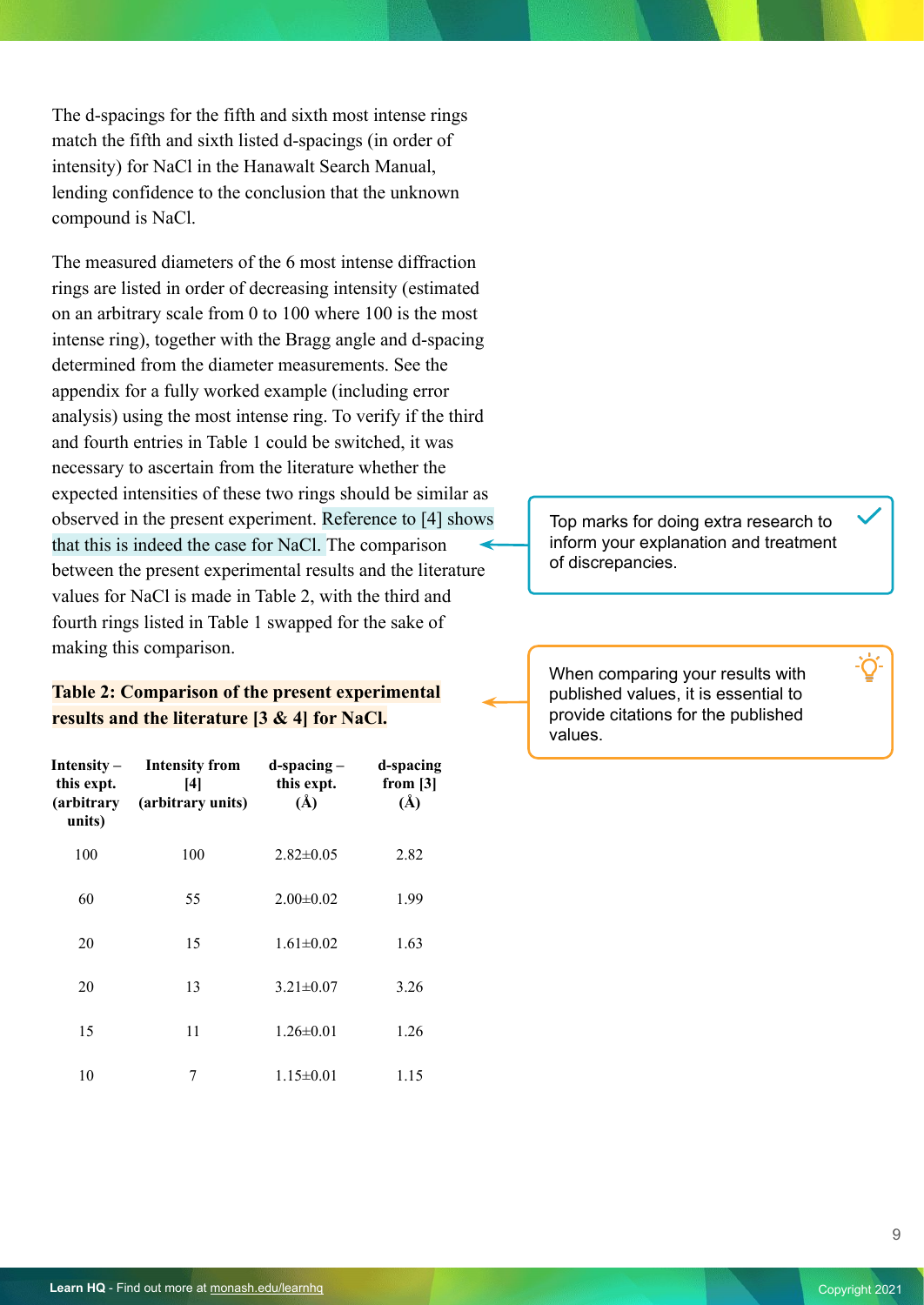Intensities and d-spacings from this experiment and the literature [3 & 4] are laid out side by side for ease of comparison and entries 3 and 4 from Table 1 have been swapped as the intensities of the rings were indistinguishable from one another in the experiment. Given the arbitrary nature of assessing the intensities of the different diffraction rings with respect to one another in this experiment, it is not surprising that the estimated intensities are only in approximate agreement with those given in the literature [4]. Rings 3 and 4 could easily be interpreted in a different order as suggested by the lack of distinction between them in the experiment as well as their closeness in the literature [4]. The accurate assessment of intensities is also compromised by the non-linear response of film.)

Based on the above comparisons, the unknown material has been confidently identified as NaCl, or common table salt. All d-spacings measured here agree with the literature values [3] to within the experimental uncertainties. The form of the as-received material is also entirely consistent with this identification.

#### **CONCLUSIONS:**

Powder X-ray diffraction with a Debye-Scherrer camera was carried out on an unknown material in order to identify it. The six most intense diffraction rings in order of decreasing intensity allowed an unequivocal determination that the material was NaCl. All d-spacings determined from these rings were in agreement with the literature values for NaCl [3], to within the level of uncertainty of the experiment.

Well done for describing associated circumstances that can lead to errors of judgement; i.e. qualitative errors.

Well done on this fully justified but compact statement of how the aim has been achieved. It relates previous observations to the conclusion and shows that no other observations contradict the result. For example, if the material had been blue it is highly unlikely to have been NaCl. The form of the material was discussed earlier in the report, so this ties up the Discussion neatly.

Top marks for a short, concise Conclusion. All you need is to summarise what you learned from the experiment in relation to the aim, i.e. what you found and what it means.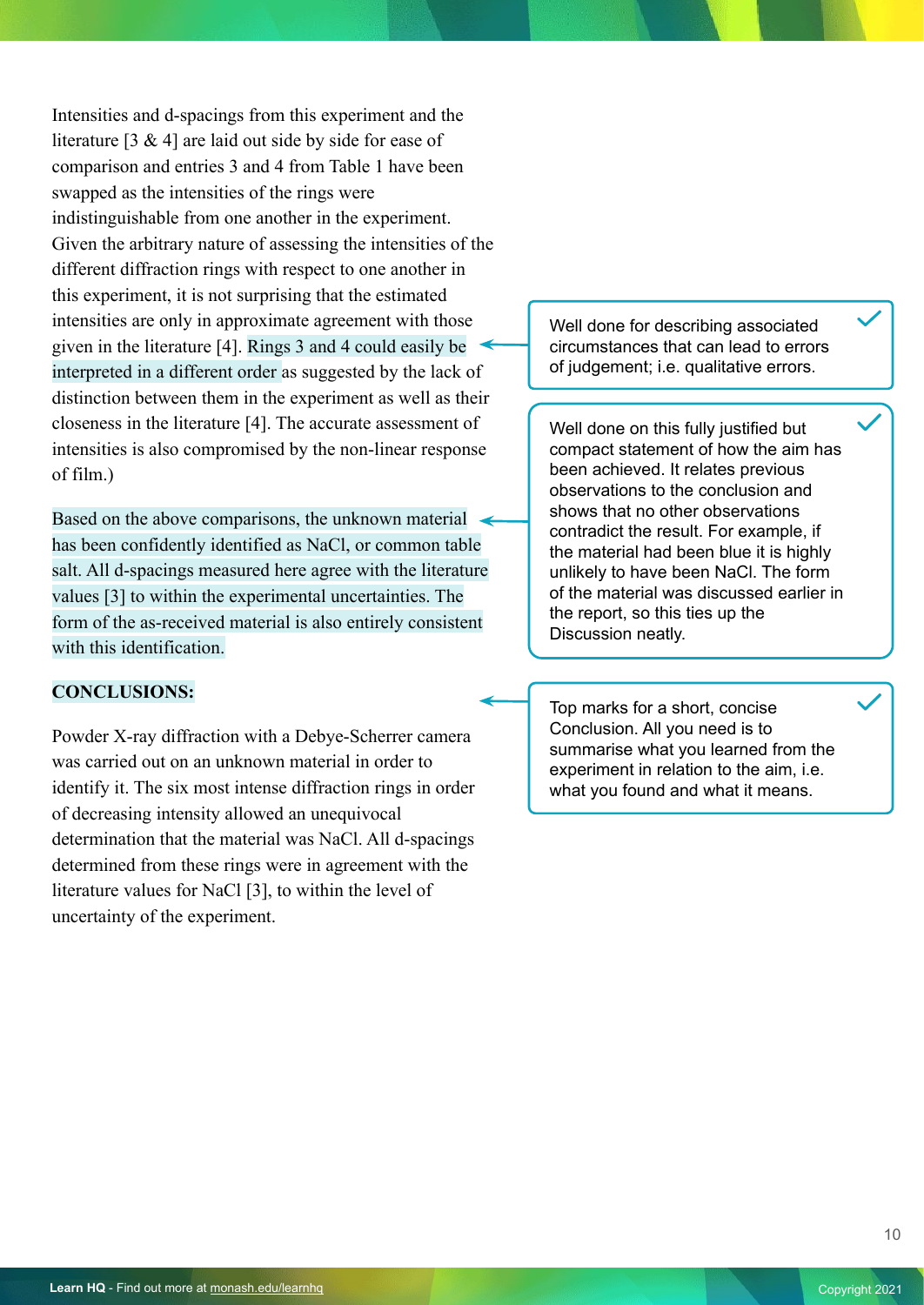## **REFERENCES:**

[1] W.L. Bragg, Proc R Soc Lond, A Contain Pap Math Phys Character 89(610) (1913), 248–277.

[2] Museum Optischer Instrumente, Germany (http://www.musoptin.com/sale/debye\_scherrer.html).

[3] Hanawalt Search Manual – Inorganic Phases, Powder Diffraction File, International Centre for Diffraction Data (Pennsylvania, USA, 1995).

[4] B.D. Cullity and S.R. Stock, Elements of X-ray Diffraction – 3rd Ed., (Prentice Hall, New Jersey, USA, 2001), 278.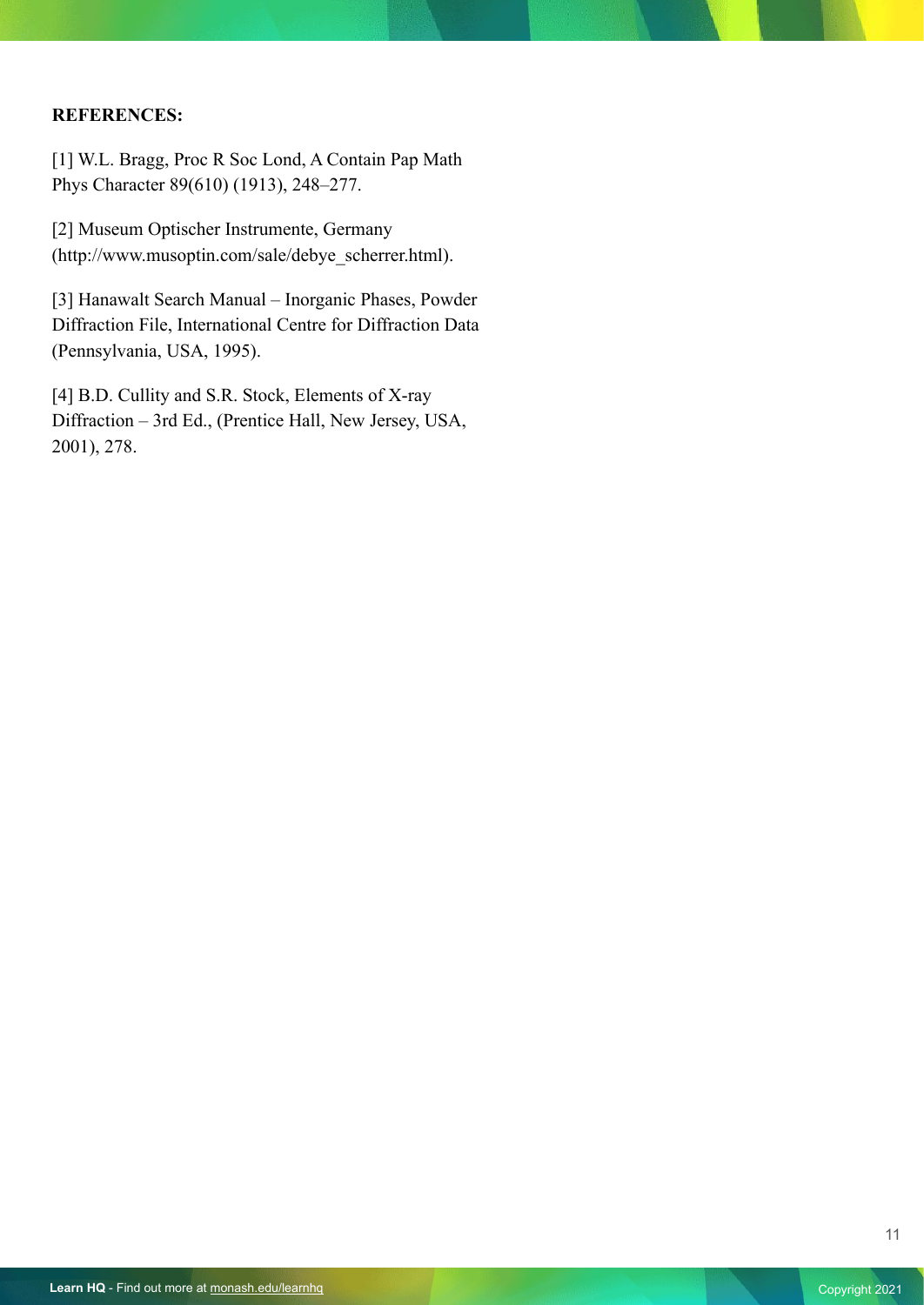## **APPENDIX 1 – determination of d-spacings from diffraction ring diameter measurements:**

The first, most intense diffraction ring listed in Table 1 is taken as the example showing how each diameter measurement in Table 1 was used to determine the d-spacings. The following working from diameter to d-spacing includes the error analysis required to state the experimental uncertainty associated with each d-spacing determination.

The error associated with the diameter of each diffraction ring was determined to be  $\pm 1$ mm. This is because the line width for each ring was of the order of 1mm so half of this width is taken as the uncertainty in the position of each side of a ring. The diameter requires the relative positions of opposite sides of a ring to be measured, doubling the uncertainty to  $\pm 1$ mm. The uncertainty associated with the smallest measurement increment on the ruled guide is  $\pm 0.25$ mm and even if doubled to  $\pm 0.5$ mm, this falls well within the  $\pm 1$ mm associated with the line width. This larger value is taken as the overarching error margin.

The radius of a diffraction ring corresponds to the total scattering angle from the incident (and therefore transmitted) X-ray beam direction by the relevant crystal planes. According to Figure 1, this is twice the Bragg angle, θB. Therefore, the diameter of a diffraction ring corresponds to 4 times θB. The determination of the Bragg angle for the first ring in Table 1 is therefore expressed as:

$$
\theta_B = (66 \pm 1 \text{mm}).180^{\circ}/(4.(188.0 \pm 0.5 \text{mm})), \quad (2)
$$

or:

$$
\theta_B = 15.8^\circ \pm (1.5\% + 0.3\%),\tag{3}
$$

and so:

$$
\theta_{\rm B} = 15.8 \pm 0.3^{\circ}.
$$
 (4)

In Equation 2,  $180^{\circ}/(188.0\pm 0.5$ mm) converts distance on the film to an angle in degrees, given the separation between the entry and exit of the X-ray beam spans 180° and a distance on the film of 188±0.5mm.

A full numerical analysis should be included in every lab report that deals with measurements and the derivation of results and conclusions based on those measurements. This allows the reader, and equally important the experimenter, to grasp the levels of uncertainty associated with each result and conclusion.

Top marks for a full explanation of the uncertainties in the measurements.

All units relevant to measurements and quantities must be shown. Errors are calculated based on individual uncertainties. When calculating final error margins, the convention is that for addition and subtraction, simply sum the error margins. E.g.  $(100\pm2$ mm) +  $(20\pm1$ mm) =  $120\pm3$ mm. For all other operations (multiplication, division, trigonometric functions, etc), use the sum of the percentage errors associated with each component as in the present case (see Equations 2–4).

Equations, even when on separate lines and numbered, are considered part of a sentence. Therefore, punctuation between equations must be maintained, as in the present example which also contains words that interlink the equations.